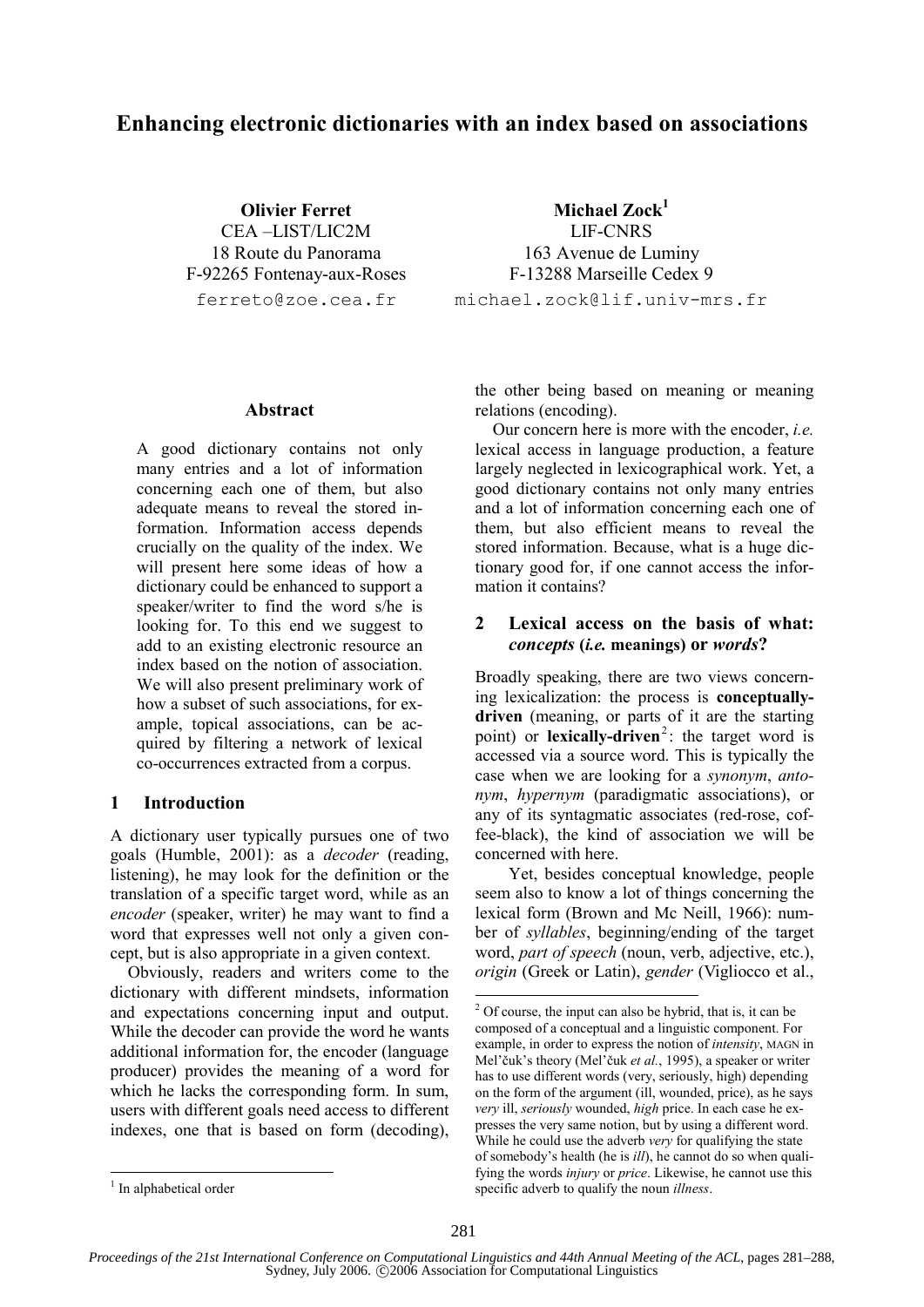1997). While in principle, all this information could be used to constrain the search space, we will deal here only with one aspect, the words' relations to other concepts or words (associative knowledge).

Suppose, you were looking for a word expressing the following ideas: *domesticated animal*, *producing milk suitable for making cheese*. Suppose further that you knew that the target word was neither *cow, buffalo* nor *sheep*. While none of this information is sufficient to guarantee the access of the intended word *goat*, the information at hand (part of the definition) could certainly be used<sup>3</sup>. Besides this type of information, people often have other kinds of knowledge concerning the target word. In particular, they know how the latter relates to other words. For example, they know that *goats* and *sheep* are somehow connected, sharing a great number of features, that both are *animals* (hypernym), that *sheep* are appreciated for their wool and meat, that they tend to follow each other blindly, etc., while *goats* manage to survive, while hardly eating anything, etc. In sum, people have in their mind a huge lexico-conceptual network, with words<sup>4</sup>, concepts or ideas being highly interconnected. Hence, any one of them can evoke the other. The likelihood for this to happen depends on such factors as *frequency* (associative strength), *saliency* and *distance* (direct vs. indirect access). As one can see, associations are a very general and powerful mechanism. No matter what we hear, read or say, anything is likely to remind us of something else. This being so, we should make use of it.

# **3 Accessing the target word by navigating in a huge associative network**

If one agrees with what we have just said, one could view the *mental lexicon* as a huge semantic network composed of *nodes* (words and concepts) and *links* (associations), with either being able to activate the other<sup>5</sup>. Finding a word involves entering the network and following the links leading from the *source node* (the first word that comes to your mind) to the *target word* (the one you are looking for). Suppose you wanted to find the word *nurse* (*target word*), yet the only token coming to your mind is *hospital*. In this case the system would generate internally a graph with the *source word* at the center and all the associated words at the periphery. Put differently, the system would build internally a semantic network with *hospital* in the center and all its associated words as satellites (see Figure 1, next page).

Obviously, the greater the number of associations, the more complex the graph. Given the diversity of situations in which a given object may occur we are likely to build many associations. In other words, lexical graphs tend to become complex, too complex to be a good representation to support navigation. Readability is hampered by at least two factors: *high connectivity* (the great number of links or associations emanating from each word), and *distribution*: conceptually related nodes, that is, nodes activated by the same kind of association are scattered around, that is, they do not necessarily occur next to each other, which is quite confusing for the user. In order to solve this problem, we suggest to display by category (chunks) all the words linked by the same kind of association to the source word (see Figure 2). Hence, rather than displaying all the connected words as a flat list, we suggest to present them in chunks to allow for categorial search. Having chosen a category, the user will be presented a list of words or categories from which he must choose. If the target word is in the category chosen by the user (suppose he looked for a hypernym, hence he checked the ISA-bag), search stops, otherwise it continues. The user could choose either another category (e.g. AKO or TIORA), or a word in the current list, which would then become the new starting point.

<sup>&</sup>lt;sup>3</sup> For some concrete proposals going in this direction, see dictionaries offering reverse lookup: http://www.ultralingua. net/ ,http://www.onelook.com/reverse-dictionary.shtml.<br><sup>4</sup> Of course, one can question the very fact that people store

words in their mind. Rather than considering the human mind as a *wordstore* one might consider it as a *wordfactory*. Indeed, by looking at some of the work done by psychologists who try to emulate the mental lexicon (Levelt et al., 1999) one gets the impression that words are synthesized rather than located and call up. In this case one might conclude that rather than having words in our mind we have a set of highly distributed, more or less abstract information. By propagating energy rather than data  $-\alpha$  (as there is no message passing, transformation or cumulation of information, there is only activation spreading, that is, changes of energy levels, call it weights, electronic impulses, or whatever),— that we propagate signals, activating ultimately certain peripherical organs (larynx, tongue, mouth, lips, hands) in such a way as to produce movements or sounds, that, not knowing better, we call words.

 $<sup>5</sup>$  While the links in our brain may only be weighted, they</sup> need to be labelled to become interpretable for human beings using them for navigational purposes in a lexicon.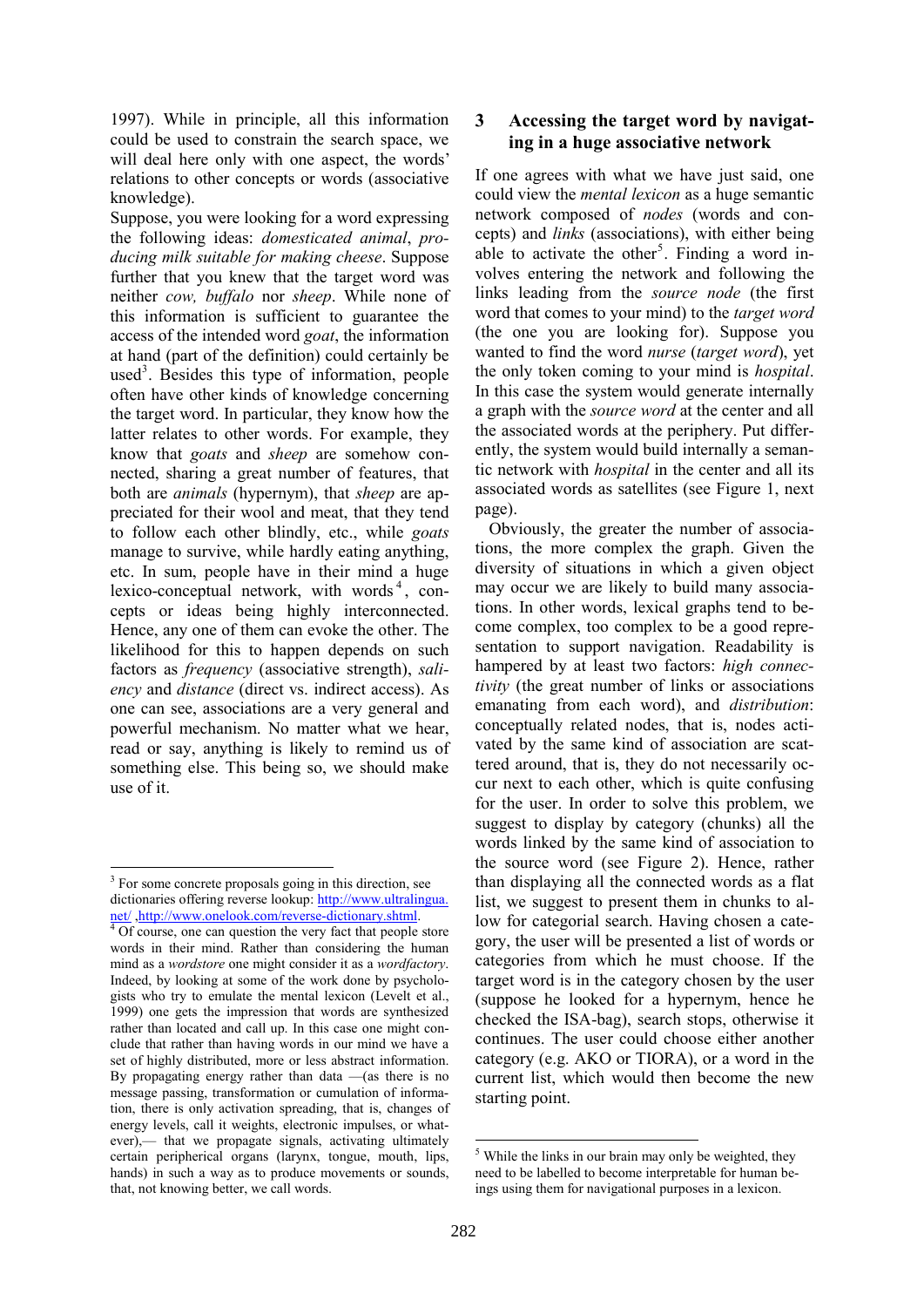

**Figure 1***:* Search based on navigating in a network (internal representation) **AKO**: a kind of; **ISA**: subtype; **TIORA**: **T**ypically **I**nvolved **O**bject, **R**elation or **A**ctor.



Figure 2: Proposed candidates, grouped by family, *i.e.* according to the nature of the link

As one can see, the fact that the links are labeled has some very important consequences:

(a) While maintaining the power of a highly connected graph (possible cyclic navigation), it has at the interface level the simplicity of a tree: each node points only to data of the same type, *i.e.* to the same kind of association.

(b) With words being presented in clusters, navigation can be accomplished by clicking on the appropriate category.

The assumption being that the user generally knows to which category the target word belongs (or at least, he can recognize within which of the listed categories it falls), and that categorical search is in principle faster than search in a huge list of unordered (or, alphabetically ordered) words<sup>6</sup>.

Obviously, in order to allow for this kind of access, the resource has to be built accordingly. This requires at least two things: (a) indexing words by the associations they evoke, (b) identi-

<sup>6</sup> Even though very important, at this stage we shall not worry too much for the names given to the links. Indeed, one might question nearly all of them. What is important is the underlying rational: help users to navigate on the basis of symbolically qualified links. In reality a whole set of words (synonyms, of course, but not only) could amount to a link, *i.e.* be its conceptual equivalent.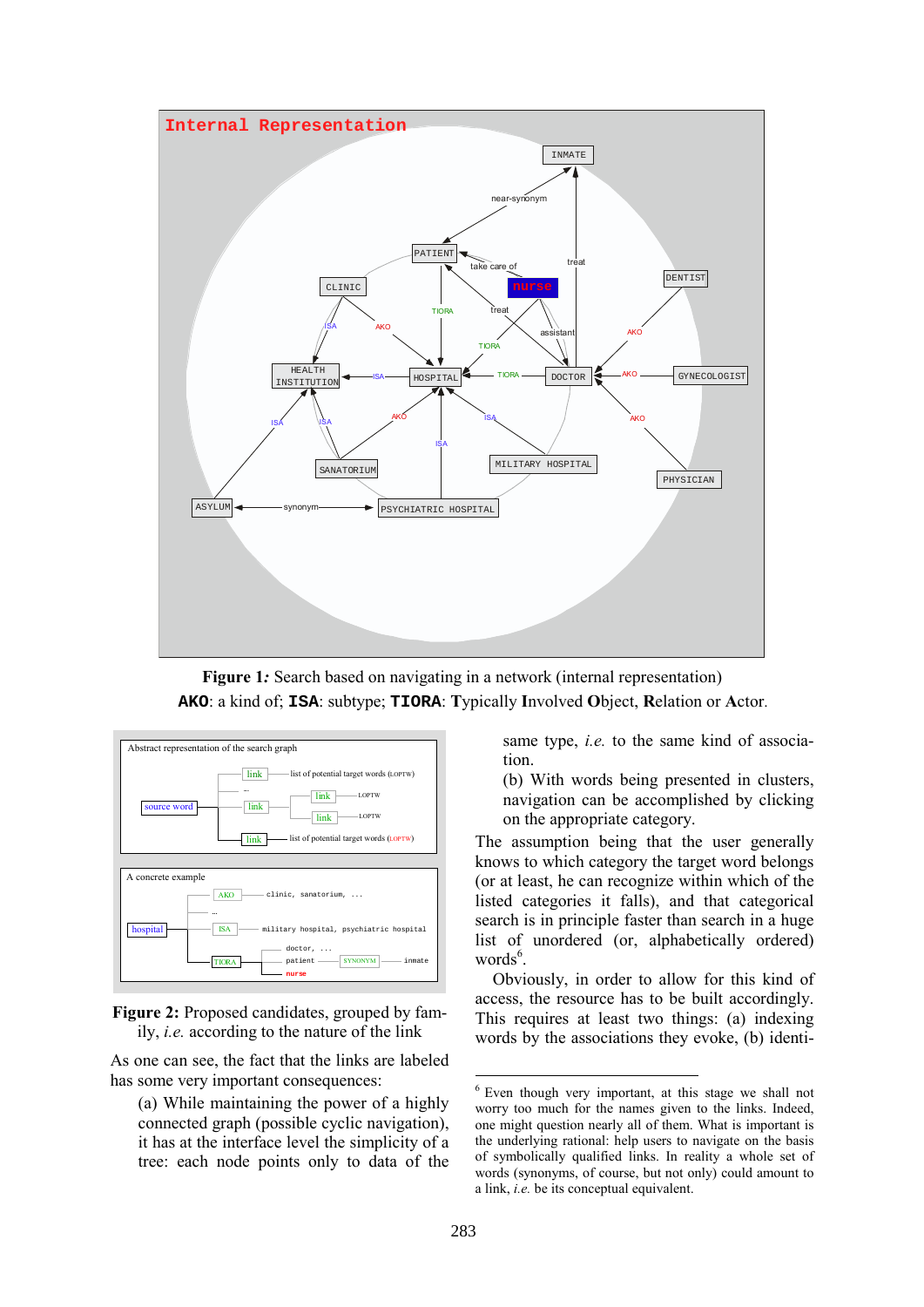fying and labelling the most frequent/useful associations. This is precisely our goal. Actually, we propose to build an associative network by enriching an existing electronic dictionary (essentially) with (syntagmatic) associations coming from a corpus, representing the average citizen's shared, basic knowledge of the world (encyclopaedia). While some associations are too complex to be extracted automatically by machine, others are clearly within reach. We will illustrate in the next section how this can be achieved.

# **4 Automatic extraction of** *topical* **relations**

## **4.1 Definition of the problem**

We have argued in the previous sections that dictionaries must contain many kinds of relations on the syntagmatic and paradigmatic axis to allow for natural and flexible access of words. Synonymy, hypernymy or meronymy fall clearly in this latter category, and well known resources like WordNet (Miller, 1995), EuroWordNet (Vossen, 1998) or MindNet (Richardson *et al*., 1998) contain them. However, as various researchers have pointed out (Harabagiu *et al.*, 1999), these networks lack information, in particular with regard to syntagmatic associations, which are generally unsystematic. These latter, called TIORA (Zock and Bilac, 2004) or *topical relations* (Ferret, 2002) account for the fact that two words refer to the same topic, or take part in the same situation or scenario. Word-pairs like *doctor*–*hospital*, *burglar*–*policeman* or *plane*–*airport*, are examples in case. The lack of such topical relations in resources like WordNet has been dubbed as the *tennis problem* (Roger Chaffin, cited in Fellbaum, 1998). Some of these links have been introduced more recently in WordNet via the *domain* relation. Yet their number remains still very small. For instance, WordNet 2.1 does not contain any of the three associations mentioned here above, despite their high frequency.

The lack of systematicity of these topical relations makes their extraction and typing very difficult on a large scale. This is why some researchers have proposed to use automatic learning techniques to extend lexical networks like WordNet. In (Harabagiu & Moldovan, 1998), this was done by extracting topical relations from the glosses associated to the synsets. Other researchers used external sources: Mandala *et al.* (1999) integrated co-occurrences and a thesaurus to WordNet for query expansion; Agirre *et al.* (2001) built topic signatures from texts in relation to synsets; Magnini and Cavagliá (2000) annotated the synsets with Subject Field Codes. This last idea has been taken up and extended by (Avancini *et al.*, 2003) who expanded the domains built from this annotation.

Despite the improvements, all these approaches are limited by the fact that they rely too heavily on WordNet and some of its more sophisticated features (such as the definitions associated with the synsets). While often being exploited by acquisition methods, these features are generally lacking in similar lexico-semantic networks. Moreover, these methods attempt to learn *topical knowledge* from a lexical network rather than *topical relations*. Since our goal is different, we have chosen not to rely on any significant resource, all the more as we would like our method to be applicable to a wide array of languages. In consequence, we took an incremental approach (Ferret, 2006): starting from a network of lexical co-occurrences<sup>7</sup> collected from a large corpus, we used these latter to select potential topical relations by using a topical analyzer.

## **4.2 From a network of co-occurrences to a set of Topical Units**

We start by extracting lexical co-occurrences from a corpus to build a network. To this end we follow the method introduced by (Church and Hanks, 1990), *i.e.* by sliding a window of a given size over some texts. The parameters of this extraction were set in such a way as to catch the most obvious topical relations: the window was fairly large (20-words wide), and while it took text boundaries into account, it ignored the order of the co-occurrences. Like (Church and Hanks, 1990), we used mutual information to measure the cohesion between two words. The finite size of the corpus allows us to normalize this measure in line with the maximal mutual information relative to the corpus.

This network is used by TOPICOLL (Ferret, 2002), a topic analyzer, which performs simultaneously three tasks, relevant for this goal:

- it segments texts into topically homogeneous segments;
- it selects in each segment the most representative words of its topic;

<sup>7</sup> Such a network is only another view of a set of cooccurrences: its nodes are the co-occurrent words and its edges are the co-occurrence relations.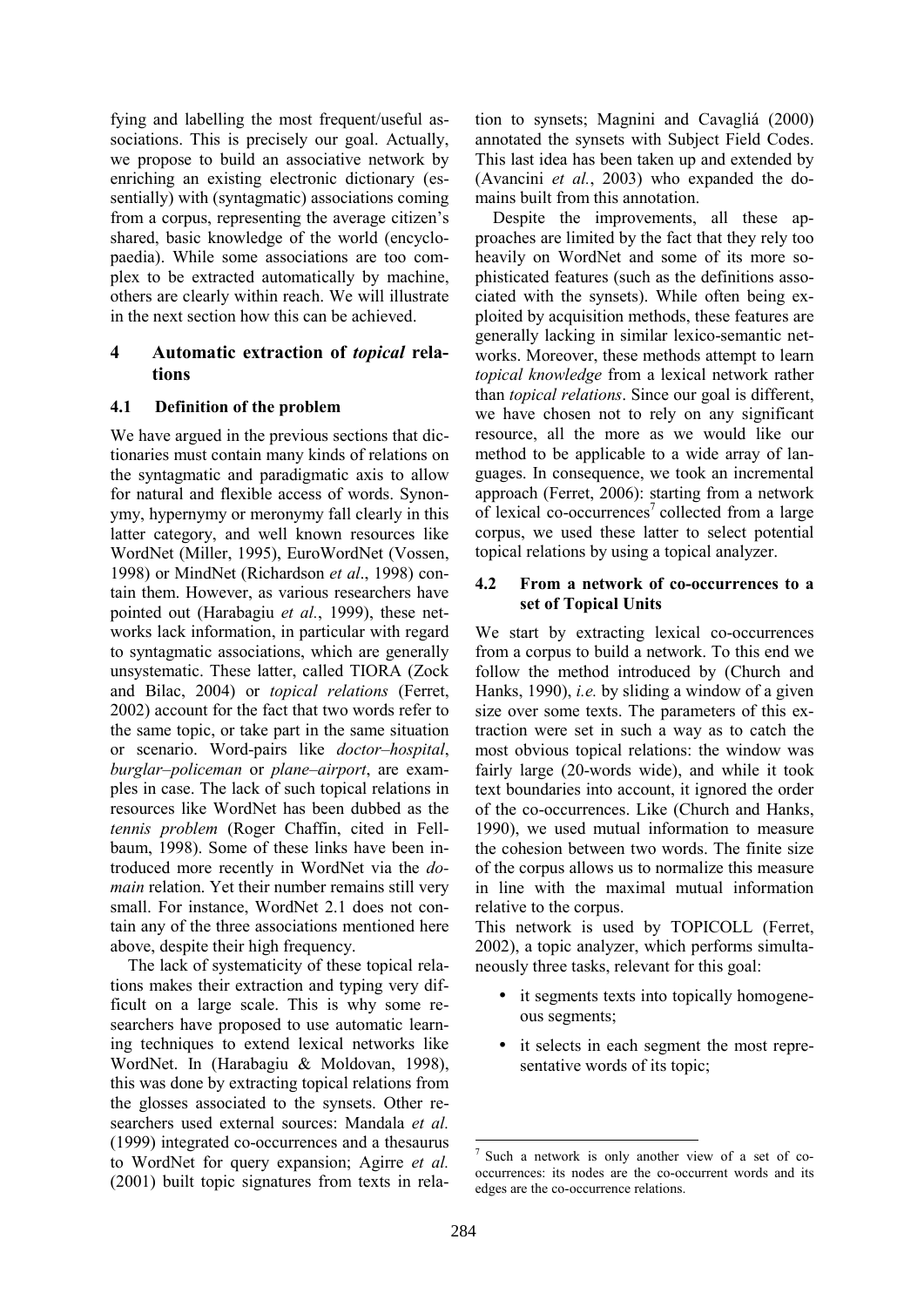it proposes a restricted set of words from the co-occurrence network to expand the selected words of the segment.

These three tasks rely on a common mechanism: a window is moved over the text to be analyzed in order to limit the focus space of the analysis. This latter contains a lemmatized version of the text's plain words. For each position of this window, we select only words of the cooccurrence network that are linked to at least three other words of the window (see Figure 3). This leads to select both words that are in the window (first order co-occurrents) and words coming from the network (second order cooccurrents). The number of links between the selected words of the network, called *expansion words*, and those of the window is a good indicator of the topical coherence of the window's content. Hence, when their number is small, a segment boundary can be assumed. This is the basic principle underlying our topic analyzer.



**Figure 3:** Selection and weighting of words from the co-occurrence network

The words selected for each position of the window are summed, to keep only those occurring in 75% of the positions of the segment. This allows reducing the number of words selected from non-topical co-occurrences. Once a corpus has been processed by TOPICOLL, we obtain a set of segments and a set of expansion words for each one of them. The association of the selected words of a segment and its expansion words is called a Topical Unit. Since both sets of words are selected for reasons of topical homogeneity, their co-occurrence is more likely to be a topical relation than in our initial network.

#### **4.3 Filtering of Topical Units**

Before recording the co-occurrences in the Topical Units built in this way, the units are filtered twice. The first filter aims at discarding heterogeneous Topical Units, which can arise as a side effect of a document whose topics are so intermingled that it is impossible to get a reliable linear segmentation of the text. We consider that this occurs when for a given text segment, no word can be selected as a representative of the topic of the segment. Moreover, we only keep the Topical Units that contain at least two words from their original segment. A topic is defined here as a configuration of words. Note that the identification of such a configuration cannot be based solely on a single word.

| <b>Text words</b> | <b>Expansion words</b> |
|-------------------|------------------------|
| surveillance      | police judiciaire      |
| (watch)           | (judiciary police)     |
| téléphonique      | écrouer                |
| (telephone)       | (to imprison)          |
| juge              | garde à vue            |
| (judge)           | (police custody)       |
| policier          | écoute téléphonique    |
| (policeman)       | (phone tapping)        |
| brigade           | juge d'instruction     |
| (squad)           | (examining judge)      |
| enquête           | contrôle judiciaire    |
| (investigation)   | (judicial review)      |
| placer            |                        |
| $(to\ put)$       |                        |

**Table 1:** Content of a filtered Topical Unit

The second filter is applied to the expansion words of each Topical Unit to increase their topical homogeneity. The principle of the filtering of these words is the same as the principle of their selection described in Section 4.2: an expansion word is kept if it is linked in the co-occurrence network to at least three text words of the Topical Unit. Moreover, a selective threshold is applied to the frequency and the cohesion of the cooccurrences supporting these links: only cooccurrences whose frequency and cohesion are respectively higher or equal to 15 and 0.15 are used. For instance in Table 1, which shows an example of a Topical Unit after its filtering, *écrouer* (*to imprison*) is selected, because it is linked in the co-occurrence network to the following words of the text:

*juge (judge)*: 52 (frequency) – 0.17 (cohesion) *policier (policeman)*: 56 – 0.17 *enquête (investigation)*: 42 – 0.16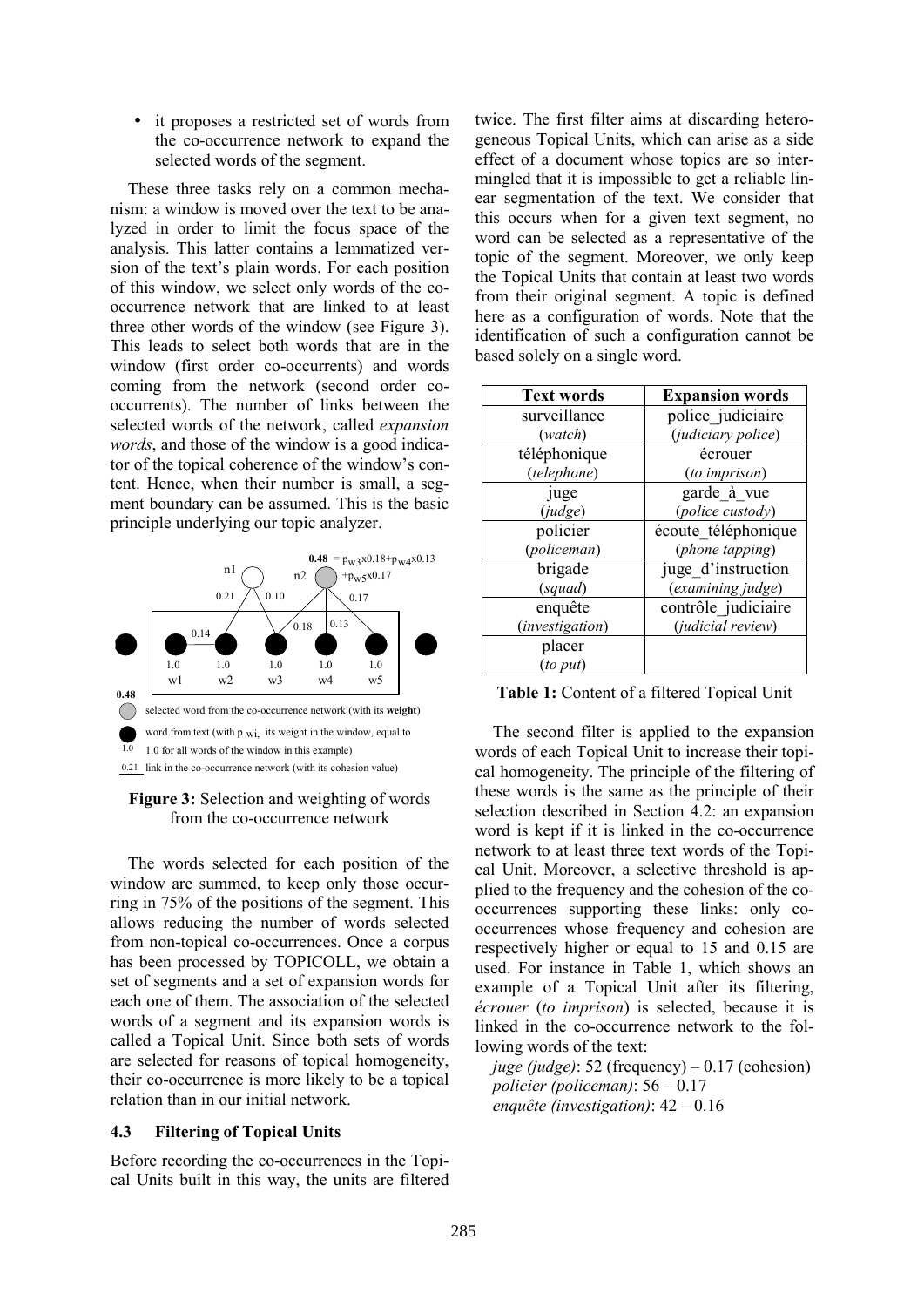| word                          | freq. | word                              | freq. | word                             | freq. | word                                | freq. |
|-------------------------------|-------|-----------------------------------|-------|----------------------------------|-------|-------------------------------------|-------|
| scène<br>(stage)              | 884   | théâtral<br>(dramatic)            | 62    | cynique<br>(cynical)             | 26    | scénique<br>(theatrical)            | 14    |
| théâtre<br>(theater)          | 679   | scénariste<br>(scriptwriter)      | 51    | miss<br>(miss)                   | 20    | Chabol<br>(Chabol)                  | 13    |
| réalisateur<br>(director)     | 220   | comique<br>(conic)                | 51    | parti pris<br>(bias)             | 16    | Tchekov<br>(Tchekov)                | 13    |
| cinéaste<br>(film-marker)     | 135   | oscar<br>(oscar)                  | 40    | monologue<br>(monolog)           | 15    | allocataire<br><i>(beneficiary)</i> | 13    |
| comédie<br>(connedy)          | 104   | film américain<br>(american film) | 38    | revisiter<br><i>(to revisit)</i> | 14    | satirique<br><i>(satirical)</i>     | 13    |
| costumer<br>$(to$ dress $up)$ | 63    | hollywoodien<br>(Hollywood)       | 30    | gros plan<br>$(close-up)$        | 14    |                                     |       |

**Table 2:** Co-occurrents of the word *acteur* (*actor*) with a cohesion of 0.16 (the co-occurrents removed by our filtering method are underlined)

## **4.4 From Topical Units to a network of topical relations**

After the filtering, a Topical Unit gathers a set of words supposed to be strongly coherent from the topical point of view. Next, we record the cooccurrences between these words for all the Topical Units remaining after filtering. Hence, we get a large set of topical co-occurrences, despite the fact that a significant number of nontopical co-occurrences remains, the filtering of Topical Units being an unsupervised process. The frequency of a co-occurrence in this case is given by the number of Topical Units containing both words simultaneously. No distinction concerning the origin of the words of the Topical Units is made.

The network of topical co-occurrences built from Topical Units is a subset of the initial network. However, it also contains co-occurrences that are not part of it, *i.e.* co-occurrences that were not extracted from the corpus used for setting the initial network or co-occurrences whose frequency in this corpus was too low. Only some of these "new" co-occurrences are topical. Since it is difficult to estimate globally which ones are interesting, we have decided to focus our attention only on the co-occurrences of the topical network already present in the initial network.

Thus, we only use the network of topical cooccurrences as a filter for the initial cooccurrence network. Before doing so, we filter the topical network in order to discard cooccurrences whose frequency is too low, that is, co-occurrences that are unstable and not repre-

sentative. From the use of the final network by TOPICOLL (see Section 4.5), we set the threshold experimentally to 5. Finally, the initial network is filtered by keeping only co-occurrences present in the topical network. Their frequency and cohesion are taken from the initial network. While the frequencies given by the topical network are potentially interesting for their topical significance, we do not use them because the results of the filtering of Topical Units are too hard to evaluate.

# **4.5 Results and evaluation**

We applied the method described here to an initial co-occurrence network extracted from a corpus of 24 months of *Le Monde*, a major French newspaper. The size of the corpus was around 39 million words. The initial network contained 18,958 words and 341,549 relations. The first run produced 382,208 Topical Units. After filtering, we kept 59% of them. The network built from these Topical Units was made of 11,674 words and 2,864,473 co-occurrences. 70% of these cooccurrences were new with regard to the initial network and were discarded. Finally, we got a filtered network of 7,160 words and 183,074 relations, which represents a cut of 46% of the initial network. A qualitative study showed that most of the discarded relations are non-topical. This is illustrated by Table 2, which gives the cooccurrents of the word *acteur (actor)* that are filtered by our method among its co-occurrents with a high cohesion (equal to 0.16). For instance, the words *cynique (cynical)* or *allocataire (beneficiary)* are cohesive co-occurrents of the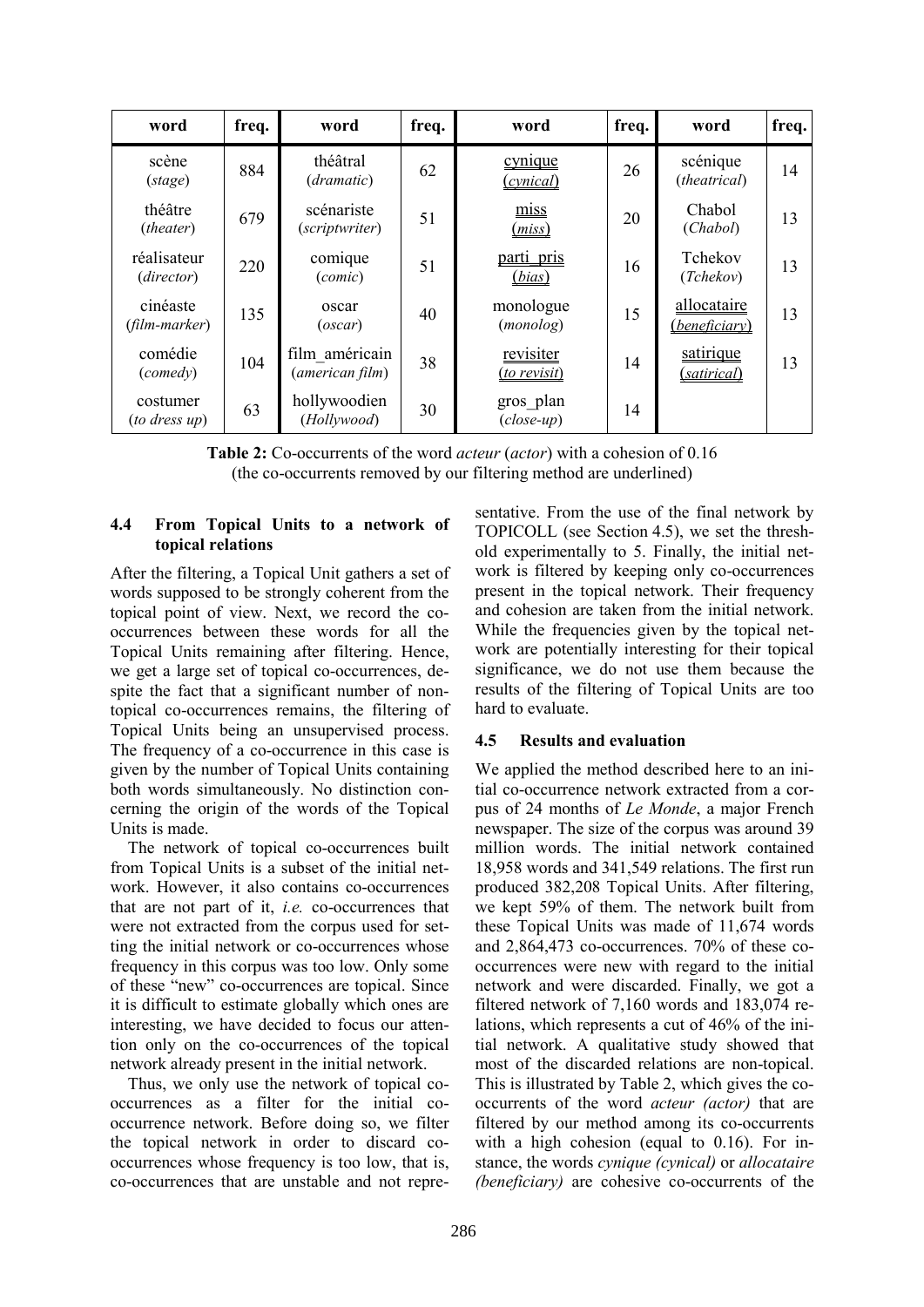word *actor*, even though they are not topically linked to it. These words are filtered out, while we keep words like *gros\_plan (close-up)* or *scénique (theatrical)*, which topically cohere with *acteur (actor)* despite their lower frequency than the discarded words.

|                             |      | Recall <sup>8</sup> Precision | F1-<br>measure | <b>Error</b><br>$(P_k)^9$ |
|-----------------------------|------|-------------------------------|----------------|---------------------------|
| initial (I)                 | 0.85 | 0.79                          | 0.82           | 0.20                      |
| topical<br>filtering<br>(T) | 0.85 | 0.79                          | 0.82           | 0.21                      |
| frequency<br>filtering      | 0.83 | 0.71                          | 0.77           | 0.25                      |

## **Table 3:** TOPICOLL's results with different networks

In order to evaluate more objectively our work, we compared the quantitative results of TOPICOLL with the initial network and its filtered version. The evaluation showed that the performance of the segmenter remains stable, even if we use a topically filtered network (see Table 3). Moreover, it became obvious that a network filtered only by frequency and cohesion performs significantly less well, even with a comparable size. For testing the statistical significance of these results, we applied to the  $P_k$ values a one-side t-test with a null hypothesis of equal means. Levels lower or equal to 0.05 are considered as statistically significant:

> *pval* (I-T): 0.08 *pval* (I-F): 0.02 *pval* (T-F): 0.05

These values confirm that the difference between the initial network (I) and the topically filtered one (T) is actually not significant, whereas the filtering based on co-occurrence frequencies leads to significantly lower results, both compared to the initial network and the topically filtered one. Hence, one may conclude that our

method is an effective way of selecting topical relations by preference.

#### **5 Discussion and conclusion**

We have raised and partially answered the question of how a dictionary should be indexed in order to support word access, a question initially addressed in (Zock, 2002) and (Zock and Bilac, 2004). We were particularly concerned with the language producer, as his needs (and knowledge at the onset) are quite different from the ones of the language receiver (listener/reader). It seems that, in order to achieve our goal, we need to do two things: add to an existing electronic dictionary information that people tend to associate with a word, that is, build and enrich a semantic network, and provide a tool to navigate in it. To this end we have suggested to label the links, as this would reduce the graph complexity and allow for type-based navigation. Actually our basic proposal is to extend a resource like WordNet by adding certain links, in particular on the syntagmatic axis. These links are associations, and their role consists in helping the encoder to find ideas (concepts/words) related to a given stimulus (brainstorming), or to find the word he is thinking of (word access).

One problem that we are confronted with is to identify possible associations. Ideally we would need a complete list, but unfortunately, this does not exist. Yet, there is a lot of highly relevant information out there. For example, Mel'cuk's lexical functions (Mel'cuk, 1995), Fillmore's  $FRAMENET<sup>10</sup>$ , work on ontologies (CYC), thesaurus (Roget), WordNets (the original version from Princeton, various Euro-WordNets, BalkaNet), HowNet<sup>11</sup>, the work done by MICRA, the FACTO-TUM project <sup>12</sup> , or the Wordsmyth diction $ary/thesaurus<sup>13</sup>.$ 

Since words are linked via associations, it is important to reveal these links. Once this is done, words can be accessed by following these links. We have presented here some preliminary work for extracting an important subset of such links from texts, topical associations, which are generally absent from dictionaries or resources like WordNet. An evaluation of the topic segmentation has shown that the relations extracted are sound from the topical point of view, and that they can be extracted automatically. However,

<sup>&</sup>lt;sup>8</sup> Precision is given by  $N_t / N_b$  and recall by  $N_t / D$ , with *D* being the number of document breaks,  $N_b$  the number of boundaries found by TOPICOLL and  $N_t$  the number of boundaries that are document breaks (the boundary should not be farther than 9 plain words from the document break).

 $^{9}P_{k}$  (Beeferman et al., 1999) evaluates the probability that a randomly chosen pair of words, separated by *k* words, is wrongly classified, *i.e.* they are found in the same segment by TOPICOLL, while they are actually in different ones (miss of a document break), or they are found in different segments, while they are actually in the same one (false alarm).

<sup>&</sup>lt;sup>10</sup> http://www.icsi.berkeley.edu/~framenet/<br><sup>11</sup> http://www.keenage.com/html/e\_index.html<br><sup>12</sup> http://humanities.uchicago.edu/homes/MICRA/<br><sup>13</sup> http://www.wordsmyth.com/